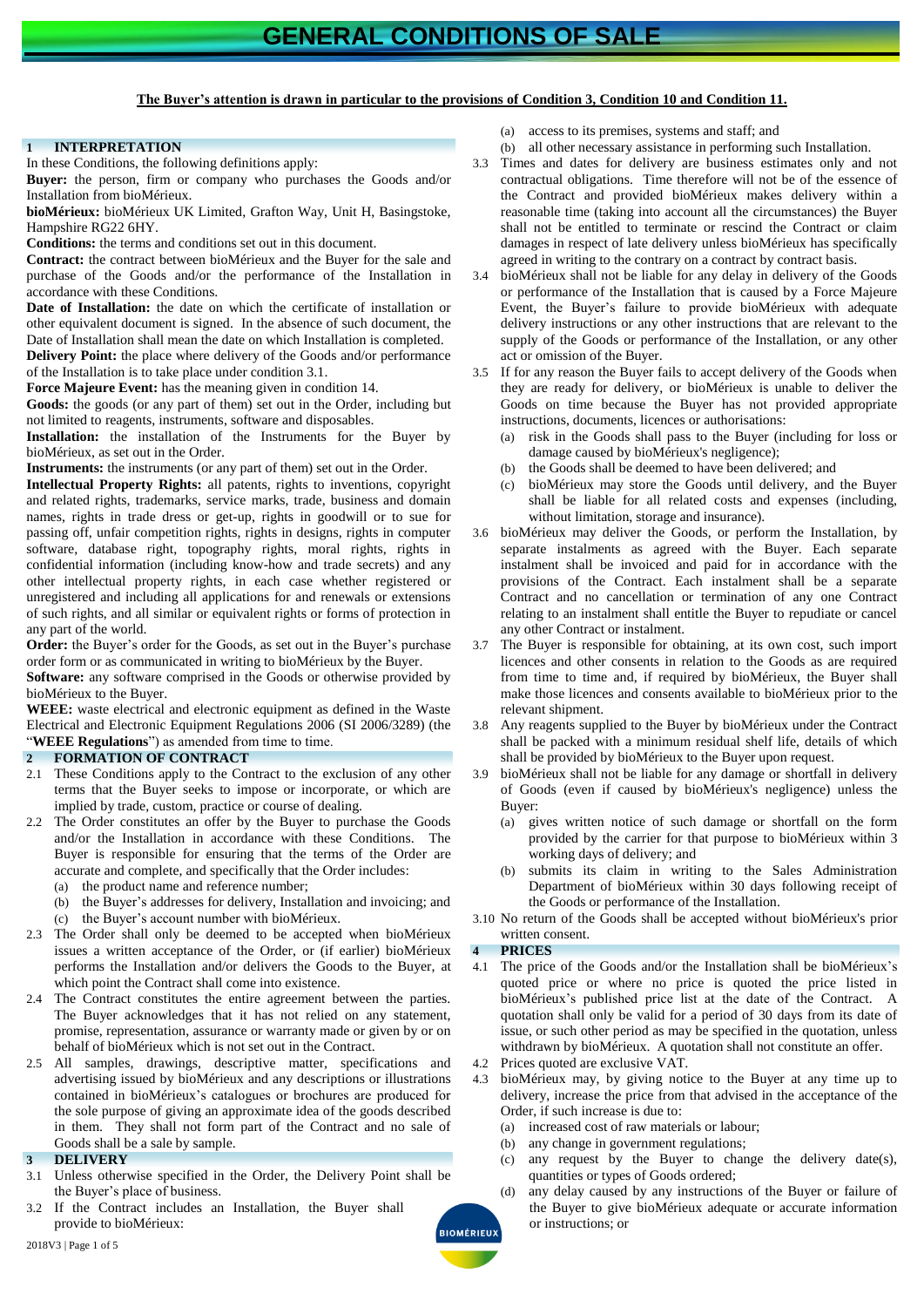# **GENERAL CONDITIONS OF SALE**

# (e) any Force Majeure Event.

### **5 INVOICING AND PAYMENT**

- 5.1 bioMérieux may invoice the Buyer for the Goods and/or Installation on or at any time after the shipping date.
- 5.2 The Buyer shall make payment in full in cleared funds in advance of delivery or, with bioMérieux's express prior written consent, within 30 days from the date of the invoice for the Goods. Time of payment is of the essence.
- 5.3 If the Buyer fails to make any payment due to bioMérieux under the Contract by the due date for payment, bioMérieux:
	- (a) may withdraw immediately any payment facilities and special commercial conditions previously granted;
	- (b) may require payment in full in cleared funds (or any other means of payment chosen by bioMérieux) from the Buyer before any further delivery;
	- (c) may require immediate payment of all sums which are or which will become due to bioMérieux under the Contract; and
	- (d) shall be entitled to recover possession of any unpaid Goods. bioMérieux shall retain the part of the price already paid as compensation for the use of the Goods. Any promise to pay shall not be considered, for the purposes of this provision, as payment.
- 5.4 The Buyer shall make all payments due under the Contract in full without any deduction or set-off whether by way of counterclaim or otherwise, unless otherwise agreed in writing by bioMérieux or unless the Buyer has a valid court order requiring an amount equal to such deduction to be paid by bioMérieux to the Buyer.
- 5.5 If the Buyer fails to make any payment due to bioMérieux under the Contract by the due date for payment, then the Buyer shall pay interest on the overdue amount at the rate of 8% per annum above Barclays Bank's base rate from time to time. Such interest shall accrue on a daily basis from the due date until actual payment of the overdue amount, whether before or after judgement. The Buyer shall pay the interest together with the overdue amount.

### **6 LEASE PURCHASE**

If the Buyer is purchasing the Goods in order to lease them to a third party, the Buyer shall ensure that such third party complies with all relevant obligations of the Buyer under the Contract (including without limtiation in relation to the use, storage and maintenance of the Goods) and shall be directly liable to bioMérieux for any failure of such third party to comply with such terms.

### **7 TITLE AND RISK**

- 7.1 Subject to Condition [3.5,](#page-0-2) risk of damage to or loss of the Goods shall pass to the Buyer at the time when the carrier employed by bioMérieux delivers the Goods into the hands of the Buyer or when the Buyer collects the Goods from bioMérieux's premises.
- 7.2 Title to the Goods shall not pass to the Buyer until bioMérieux has received in full (in cash or cleared funds) sums due to it in respect of those Goods.
- 7.3 Until title to the Goods has passed to the Buyer, the Buyer shall:
	- (a) store the Goods separately from all other goods held by the Buyer so that they remain readily identifiable as bioMérieux's property;
	- (b) not remove, deface or obscure any identifying mark or packaging on or relating to the Goods;
	- maintain the Goods in satisfactory condition and keep them insured against all risks for their full price from the date of delivery;
	- (d) notify bioMérieux immediately if it becomes subject to any of the events listed in Condition [8.1\(c\)](#page-1-1) or Condition [8.1\(d\);](#page-1-2) and
	- (e) give bioMérieux such information relating to the Goods as bioMérieux may require from time to time.
- 7.4 Subject to clause [7.5,](#page-1-3) the Buyer may use the Goods in the ordinary course of its business (but not otherwise) before bioMérieux receives payment for the Goods.
- <span id="page-1-3"></span>7.5 If before title to the Goods passes to the Buyer the Buyer becomes subject to any of the events listed in Condition [8.1\(c\)](#page-1-1) or Condition [8.1\(d\)](#page-1-2) or the Buyer encumbers or in any way charges any of the Goods then, without limiting any other right or remedy bioMérieux may have:
	- (a) the Buyer's right to use the Goods in the ordinary course of its business ceases immediately; and
	- (b) bioMérieux may at any time:
- (i) require the Buyer to deliver up all Goods in its possession which have not been irrevocably incorporated into another product; and
- (ii) if the Buyer fails to do so promptly, enter any premises of the Buyer or of any third party where the Goods are stored in order to recover them.
- 7.6 bioMérieux shall be entitled to recover payment for the Goods notwithstanding that ownership of any of the Goods has not passed from bioMérieux.

## **8 TERMINATION AND SUSPENSION**

- <span id="page-1-4"></span><span id="page-1-1"></span>Without limiting its other rights or remedies, bioMérieux may terminate the Contract with immediate effect by giving written notice to the Buyer if:
	- (a) the Buyer fails to pay any amount due under the Contract on the due date for payment and remains in default not less than 14 days after being notified to make such payment; or
	- (b) the Buyer's financial position deteriorates to such an extent that in bioMérieux's opinion the Buyer's capability adequately to fulfill its obligations under the Contract has been placed in jeopardy; or
	- (c) the Buyer ceases or threatens to cease to trade, becomes insolvent or is the subject of insolvency proceedings, makes an arrangement or composition with its creditors, has a receiver and/or administrator appointed over its undertaking or is the subject of any similar or equivalent action or occurrence, or a creditor or encumbrancer of the other party attaches or takes possession of, or a distress, execution, sequestration or other such process is levied or enforced on or sued against, the whole or any part of its assets and such attachment or process is not discharged within 14 days; or
	- (d) there is a change of control of the Buyer (within the meaning of section 1124 of the Corporation Tax Act 2010).
- <span id="page-1-2"></span>8.2 Without limiting its other rights and remedies, bioMérieux may suspend provision of the Goods and/or Installation under the Contract or any other contract between bioMérieux and the Buyer with immediate effect by giving written notice to the Buyer if:
	- (a) the Buyer becomes subject to any of the events listed in Conditions [8.1\(b\)](#page-1-4) or [8.1\(c\)](#page-1-1) or bioMérieux reasonably believes that the Buyer is about to become subject to any of them; or
	- (b) the Buyer fails to pay any amount due under the Contract on the due date for payment.
- 8.3 On termination of the Contract for any reason:
	- (a) bioMérieux shall be entitled to raise invoices payable by the Buyer for any Goods delivered but not yet invoiced; and
	- (b) the Buyer shall immediately pay to bioMérieux all of bioMérieux's outstanding unpaid invoices and interest.
- 8.4 Termination of the Contract, however arising, shall not affect any of the parties' rights, remedies, obligations and liabilities that have accrued as at termination.
- 8.5 Conditions which expressly or by implication survive termination of the Contract shall continue in full force and effect.

# **9 BUYER'S OBLIGATIONS**

- 9.1 The Buyer shall ensure:
	- (a) compliance with the storage conditions written on the packaging of the Goods or set forth in the package inserts; and
- (b) the customs clearance of Goods on time.
- 9.2 The Buyer shall take all measures to ensure that the Goods are used and disposed of in compliance with legal requirements and standards (including relevant traceability rules), including the installation of Instruments and performance analysis. As an expert/a man skilled in the art, the Buyer shall use the Instruments in strict compliance with the recommendations of bioMérieux and shall remain liable for any interpretation and any use of results provided.
- 9.3 bioMérieux will not be liable for any non-compliance with such rules or guidance in relation to the Goods after delivery to the Delivery Point. The Buyer agrees to indemnify bioMérieux against any third party action on the consequences of using non-compliant Goods.

#### <span id="page-1-5"></span><span id="page-1-0"></span>**10 WARRANTIES** 10.1 Reagents

(a) bioMérieux's reagents are intended for in vitro use. bioMérieux

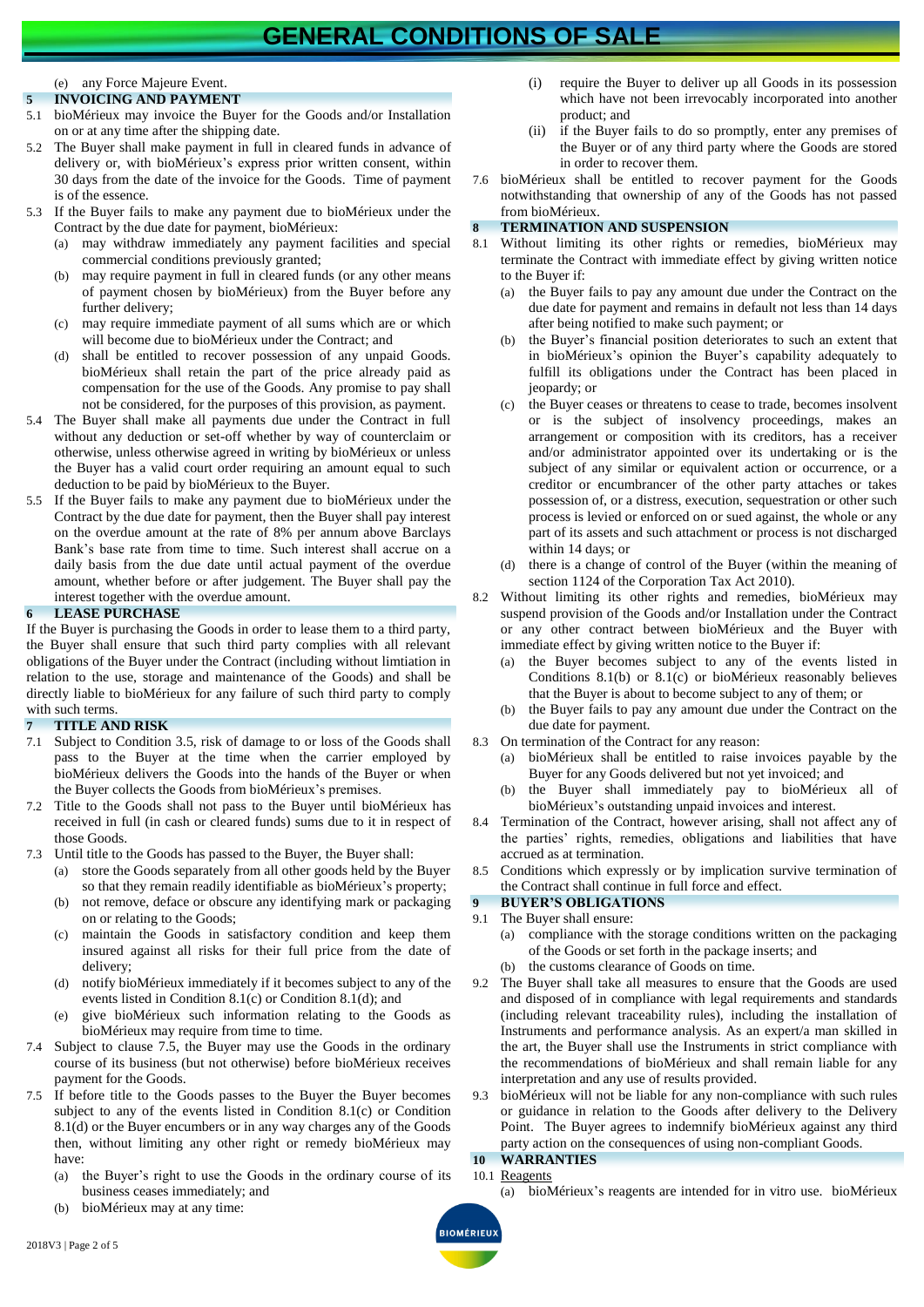# **GENERAL CONDITIONS OF SALE**

warrants that reagents shall conform in all material respects to the specifications indicated in the package insert until their expiry date.

- <span id="page-2-5"></span>(b) Subject to Condition [10.6,](#page-2-1) if:
	- (i) the Buyer gives notice in writing to the Sales Administration Department of bioMérieux within a reasonable time of discovery that some or all of the Goods do not comply with the warranty set out in Condition [10.1\(a\);](#page-1-5) and
	- (ii) bioMérieux is given a reasonable opportunity of examining such Goods; and
	- (iii) the Buyer (only if asked to do so by bioMérieux) returns such Goods to bioMérieux's place of business at bioMérieux's cost,

bioMérieux shall, at its option, repair or replace the defective Goods, or refund the value of the defective Goods in full.

### <span id="page-2-2"></span>10.2 Instruments

- (a) bioMérieux warrants that, for the period of one year from the Date of Installation, the Instruments shall:
	- (i) be free from material defects in material and workmanship; and
	- (ii) conform in all material respects with the user's manual applicable on the Date of Installation.
- (b) Subject to Condition [10.6,](#page-2-1) bioMérieux agrees to correct, or have corrected by a third party designated by bioMérieux, either by repair or by replacement (at bioMérieux's election), any such defect or non-conformity found on examination to have occurred during such one (1) year warranty period, provided that the Instruments have been:
	- (i) used under normal operating conditions; and
	- (ii) maintained in accordance with the instructions provided by bioMérieux such as, but not limited to, written instructions, package insert and user's manuals,

provided that bioMérieux is promptly notified in writing upon discovery of such defect by the Buyer.

- (c) Disposables and replacement items with a normal life expectancy of less than one (1) year such as, but not limited to, batteries, lamps and tubing are excluded from the warranty set out at Conditio[n 10.2\(](#page-2-2)a).
- The warranty set out at Condition  $10.2(a)$  is valid to the Delivery Point only and will be voided by any transhipment unless bioMérieux materially facilitates the relocation of the Instruments.
- <span id="page-2-3"></span>10.3 Software
	- (a) bioMérieux warrants that any Software (other than firmware embedded in an Instrument) will conform in all material respects with the descriptions and specifications in the documentation accompanying such Software for a period of ninety (90) days from the date of delivery.
	- (b) The Buyer agrees that Company may invoice the Buyer for any complementary services required due to virus contamination existing in the Buyer's computer hardware.
	- (c) Notwithstanding the foregoing, this warranty will not apply to the extent the Software does not conform to and/or function in accordance with the applicable written technical documentation as a result of a defect arising from:
		- (i) any revisions or modifications to the Software after its provision to the Buyer other than those made by bioMérieux or any person under the express direction of bioMérieux;
		- (ii) the malfunction of any third-party software or equipment supplied or authorised by the Buyer;
		- (iii) operation of the Software other than in accordance with the applicable documentation or design, or on hardware not recommended, supplied or approved by bioMérieux; or
		- (iv) any defect in the installation environment of the Software.
	- (d) The Software shall have been scanned for viruses using commercially available software at the date of delivery. From delivery, it is the Buyer's responsibility to protect its information system against future risks.
- <span id="page-2-4"></span>10.4 Subject to Conditio[n 10.6,](#page-2-1) if the Buyer gives notice in writing to the Sales Administration Department of bioMérieux within

a reasonable time of discovery that some or all of the Goods do not comply with the warranties set out in Condition [10.2](#page-2-2) and Condition [10.3,](#page-2-3) bioMérieux may:

- (a) make a remote diagnosis and if possible, correct the deficiency;
- (b) if remote correction is not possible, undertake onsite evaluations will be initiated within three (3) business days, during working days, excluding holidays observed by bioMérieux; and
- (c) if repair cannot be made on the Buyer's site, repair the Instruments at bioMérieux's premises. Transportation costs will be at bioMérieux's expense.
- 10.5 The Buyer will provide access to bioMérieux, in a timely manner, to any technical support, facilities, hardware, software or information in the Buyer's possession necessary for bioMérieux to complete the work set out in Condition [10.4.](#page-2-4) bioMérieux will correct such stated deficiencies, at no additional cost to the Buyer.
- <span id="page-2-1"></span>10.6 bioMérieux shall not be held liable for Goods' failure to comply with the warranties set out in Conditions [10.1,](#page-1-5) [10.2](#page-2-2) and [10.3](#page-2-3) in any of the following events:
	- (a) the Buyer makes any further use of such Goods after giving notice in accordance with Conditio[n 10.1\(b\)](#page-2-5) or Condition [10.4;](#page-2-4)
	- the failure to comply arises because the Buyer failed to follow bioMérieux's oral or written instructions as to the storage, commissioning, installation, use and maintenance of the Goods or (if there are none) good trade practice regarding the same;
	- (c) the failure to comply arises as a result of bioMérieux following any drawing, design or specification supplied by the Buyer;
	- (d) the Buyer alters or repairs such Goods without the written consent of bioMérieux;
	- (e) the failure to comply arises as a result of fair wear and tear, wilful damage, negligence or abnormal storage or working conditions;
	- (f) the Goods differ from their description as a result of changes made to ensure they comply with applicable statutory or regulatory requirements;
	- (g) the failure to comply arises as a result of a Force Majeure Event; or
	- (h) the failure to comply arises as a result of any act or omission of the Buyer.
- 10.7 The Buyer's sole and exclusive remedies in respect of the Goods' failure to comply with the warranties set out in Condition [10.1,](#page-1-5) Condition [10.2](#page-2-2) and Condition [10.3](#page-2-3) shall be as provided for in this Condition [10,](#page-1-0) and bioMérieux shall have no further liability in respect of such failure.
- 10.8 These Conditions shall apply to any repaired or replacement Goods supplied by bioMérieux, provided that the warranties set out in these Conditions shall apply to such repaired or replacement Goods only for the term of such warranties remaining in respect of the Goods repaired or replaced.

### **11 LIMITATION OF LIABILITY**

- <span id="page-2-0"></span>11.1 Subject to Condition [3](#page-0-0) and Condition [10](#page-1-0) the following provisions set out the entire financial liability of bioMérieux (including any liability for the acts or omissions of its employees, agents and sub-contractors) to the Buyer in respect of:
	- (a) any breach of these Conditions;
	- (b) any use made or resale by the Buyer of any of the Goods, or of any product incorporating any of the Goods; and
	- (c) any representation, statement or tortious act or omission including negligence arising under or in connection with the **Contract.**
- 11.2 Any liability of bioMérieux for non-delivery of or damage to any Goods shall be limited to replacing the Goods within a reasonable time or issuing a credit note at the pro rata Contract rate against any invoice raised for such Goods.
- 11.3 Subject to Conditio[n 11.4:](#page-3-1)
	- (a) bioMérieux's total aggregate liability in contract, tort (including negligence or breach of statutory duty), misrepresentation, restitution or otherwise, arising in connection with the performance or contemplated performance of the Contract shall be limited to sums paid under the Contract or, at the election of bioMérieux, the repair or replacement of the Goods plus associated freight charges; and

(b) bioMérieux shall not be liable to the Buyer for loss of profit, loss of business, or depletion of goodwill in each case

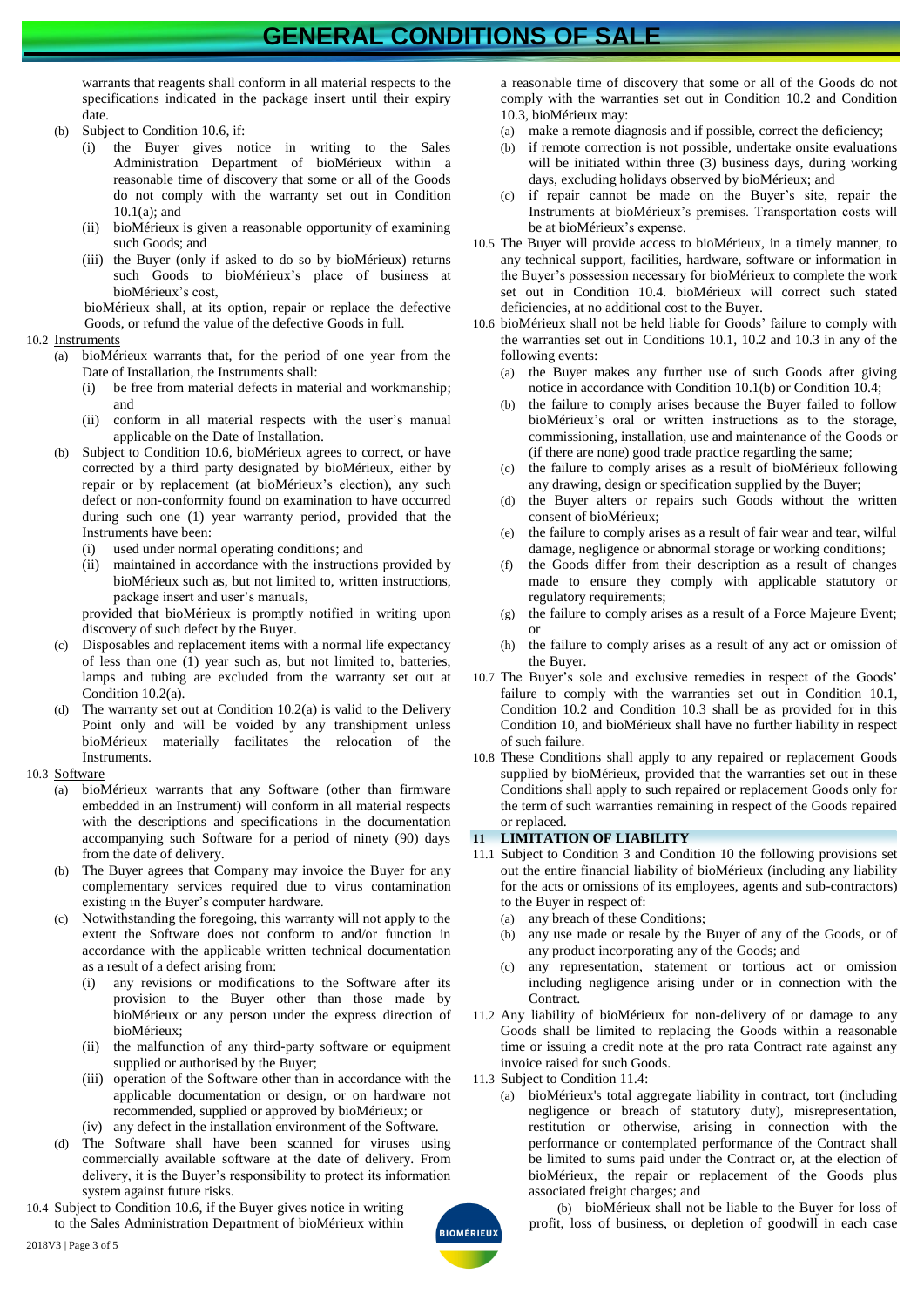whether direct, indirect or consequential, or any claims for consequential compensation whatsoever (howsoever caused) which arise out of or in connection with the Contract.

- <span id="page-3-1"></span>11.4 Nothing in the Contract shall limit or exclude bioMérieux's liability for any matter in respect of which liability cannot be excluded or limited by English law.
- 11.5 All warranties, conditions and other terms not expressly set out in these conditions in relation to the Goods, including (without limitation):
	- (a) those implied by statute or common law; and
	- (b) those relating to the performance of the Software, to results linked with its use and to its compatibility with the Buyer's hardware,

are excluded to the fullest extent permitted by law.

### **12 INTELLECTUAL PROPERTY RIGHTS**

- 12.1 All Intellectual Property Rights in or arising out of or in connection with the supply of Goods or performance of the Installation shall as between the parties be owned by bioMérieux.
- 12.2 Software included in the price list is subject to a non-exclusive license agreement. The Buyer may not reproduce, modify nor transfer the Software without bioMérieux's consent.

### **13 WASTE MATERIAL**

- <span id="page-3-2"></span>13.1 Save as expressly agreed by bioMérieux, the Buyer shall be responsible for financing and organising the collection, treatment, recovery and environmentally sound disposal of:
	- (a) all WEEE arising or deriving from the Goods; and
	- (b) all WEEE arising or deriving from products placed on the market prior to 13 August 2005 where such products are to be replaced by the Goods and the Goods are or an equivalent type or are fulfilling the same function as that of such products.
- 13.2 The Buyer shall:
	- (a) comply with all additional obligations placed upon the Buyer by the WEEE Regulations by virtue of the Buyer accepting the responsibility set out in Condition [13.1;](#page-3-2) and
	- (b) provide to bioMérieux and bioMérieux's WEEE compliance scheme operator with such data. documents, information and other assistance as bioMérieux and/or such scheme operator may from time to time reasonably require to enable bioMérieux to satisfy the obligations assumed by it as a result of bioMérieux's membership of the operators compliance scheme.
- 13.3 The Buyer shall be responsible for all costs and expenses arising from and relating to its obligations in Conditio[n 13.1.](#page-3-2) The Buyer agrees that it shall not dispose of any WEEE through municipal waste streams.

### <span id="page-3-0"></span>**14 FORCE MAJEURE**

bioMérieux reserves the right to defer the date of delivery or to cancel the Contract or reduce the volume of the Goods ordered by the Buyer (without liability to the Buyer) if it is prevented from or delayed in the carrying on of its business due to any delay in obtaining any necessary export licence or to circumstances beyond the reasonable control of bioMérieux including, without limitation, acts of God, governmental actions, war or national emergency, acts of terrorism, protests, riot, civil commotion, fire, explosion, flood, epidemic, lock-outs, strikes or other labour disputes (whether or not relating to either party's workforce), or restraints or delays affecting carriers or inability or delay in obtaining supplies of adequate or suitable materials, provided that, if the event in question continues for a continuous period in excess of 90 days, the Buyer shall be entitled to give notice in writing to bioMérieux to terminate the Contract.

# **15 PERSONAL DATA PROTECTION**

## 15.1 Client's personal data

Client accepts that identity, address and telephone details of individuals issued from its resources are used by bioMérieux and other entities of the bioMérieux group, in conformity with the provisions of local personal data laws and regulations, in particular those in force in the European Union. Such personal data is for the exclusive use of the bioMérieux group, in order to better address Client's requirements and questions Client. In accordance with applicable laws and regulations, individuals (data subjects) from Client (i) have the right to access, object, modify, rectify, request copy of, transmit to another controller, their personal data, as well as (ii) the right to be forgotten. For these purposes, individuals (data subjects) from Client can contact bioMérieux's global Data Privacy/Protection Officer (privacyofficer@biomerieux.com ).

15.2 Patient data

Within the framework of warranty, maintenance or quality control operations on the systems sold by bioMérieux, Client grants access to bioMérieux to Client's patient personal data for the period of time required in order to perform the abovementioned operations. According to applicable laws and regulations and after reception of written instruction from Client, bioMérieux undertakes to set up, from the beginning of the operations, appropriate devices and safety procedures, so as to guarantee the safety, the integrity and the confidentiality of Client's patient data.

### 15.3 Personal data processor

If bioMérieux elects to subcontract all or part of the processing or of the hosting of Client's personal data or patient personal data, bioMérieux is authorized (i) to engage any other processor without prior specific written authorization from Client as the data controller, except the obligation for bioMérieux to inform the Client of any intended changes concerning the addition or replacement of other processors, thereby giving the Client as the data controller the opportunity to object to such changes in accordance with article 28 (2) of the GDPR. and undertakes (ii) to ensure that the aforementioned subcontractors have entered into confidentiality agreements, (iii) to take appropriate measures to ensure the security processing or hosting services, (iv) to only hire sub-contractors, if any, with the prior written consent of Buyer as the data controller and under a written contract, (iv) to assist Client as the data controller, in providing data subjects access to their personal data, and allowing data subjects to exercise their personal rights in accordance with the applicable personal data protection laws and regulations, (vi) to assist Client as the data controller, in meeting its own obligations in relation to the security of processing, the notification of personal data breaches, and data protection impact assessment, if any, (vii) to delete or return all personal data to Client as the data controller, as requested, at the end of the agreement with bioMérieux, (viii) to submit to audits or inspections as required and (ix) to cause any subcontractor to immediately notify bioMérieux global Data Privacy/Protection Officer (privacyofficer@biomerieux.com) if it is asked by Client or any other persons to do anything which may infringe upon applicable personal data protection laws and regulations.

### **16 ETHICS AND COMPLIANCE**

Buyer represents and warrants that any third party performing on its behalf under the Agreement, including subcontractors, if any, shall not violate in any manner the human rights, fundamental liberties, health and security of people, nor damage the environment, and will comply with the principles set forth in bioMérieux's Charter for Responsible Purchasing updated from time to time on the internet site www.biomerieux.com/en/sustainable-andsocially-inclusive-purchasing.

Buyer represents and warrants that itself, as well as any third party performing on its behalf under the Agreement:

- (a) shall comply with all of the "Third-Party Business Principles" updated from time to time on the bioMerieux internet site http://www.biomerieux.com/en/preventing-corruption
- (b) shall comply with all applicable anti-corruption laws and regulations, including, but not limited to, the following extraterritorial laws: the French law No. 2016-1691 of December 9, 2016 (so-called "Loi Sapin II"), the United Kingdom Bribery Act, and the United States Foreign Corrupt Practices Act;
- shall not, by action or omission, directly or indirectly, engage in activities that could expose bioMerieux or its affiliates to liability for non-compliance with any commitment set forth under this Section;
- (d) shall notify bioMerieux as soon as it becomes aware of any event that may constitute an infringement or a violation of one of the commitments set forth under this Section;
- (e) has never and shall never, directly or indirectly, pay, promise to pay or authorize the payment, of any monies (such as fees, commissions, or any undue monetary compensation), nor give any valuable item (including, but not limited to, gifts, travels, meals or inappropriate entertainment) (i) to any employee of bioMerieux in order to obtain a commercial advantage, (ii) to any third party (including any national or local official) in order to obtain or retain a business or to allow any third party to obtain or retain same, as well as to obtain an advantage such as a refund for a product;